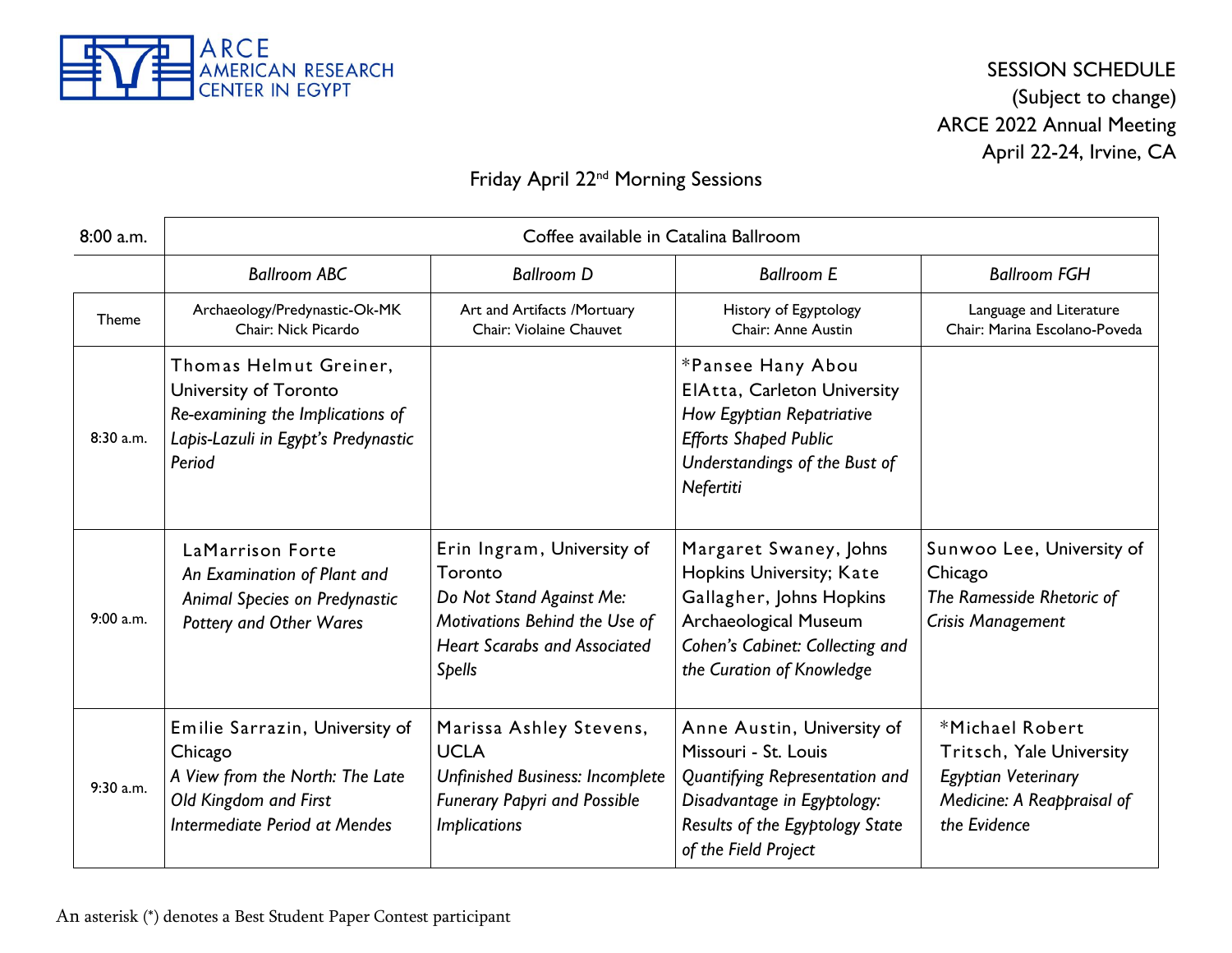| 10:00 a.m.   | Leslie Anne Warden,<br>Roanoke College<br>Excavations of the Kom el-Hisn<br>Provincialism Project, 2016-2019                                  | Heather Lee McCarthy,<br><b>New York University</b><br>Epigraphical Expedition to the<br>Ramesses II Temple at Abydos<br>Book of the Dead 180: Early<br><b>Ramesside Developments</b> |                                                                                                                                                                         | Robyn Adams Gillam,<br><b>York University</b><br>Ritual and Performance: The<br>Pinciano Obelisk                                                                                                          |
|--------------|-----------------------------------------------------------------------------------------------------------------------------------------------|---------------------------------------------------------------------------------------------------------------------------------------------------------------------------------------|-------------------------------------------------------------------------------------------------------------------------------------------------------------------------|-----------------------------------------------------------------------------------------------------------------------------------------------------------------------------------------------------------|
|              |                                                                                                                                               | Coffee Break 10:30-10:45 AM                                                                                                                                                           |                                                                                                                                                                         |                                                                                                                                                                                                           |
| Theme        | Archaeology<br>Chair: Leslie Warden                                                                                                           | Art and Artifacts/Women and<br>Gender<br>Chair: Anne Austin                                                                                                                           | <b>Nubia</b><br>Chair: Stuart Tyson Smith                                                                                                                               | Language and Literature<br>Chair: Richard Jasnow                                                                                                                                                          |
| 10:45 a.m.   | Kerry M Muhlestein, BYU<br>Database and Ethnographic<br>Studies of the Fag el-Gamous<br>Cemetery: a report on the 2020-<br>2021 Seasons       | *Morgan E Moroney,<br>Johns Hopkins University<br>Who's that Girl?: An<br>Investigation into the<br>Woman in Pahery's<br><b>Winemaking Scene</b>                                      | Brenda J Baker, Arizona<br><b>State University</b><br>Toothpicks or Flossing: Evidence<br>of Dental Hygiene Practices in<br>Ancient Nubia.                              | Victoria Almansa-<br>Villatoro, Brown University<br>Is Old Egyptian Real? Variation<br>and "Middle Egyptianisms" in<br>Old Kingdom Letters                                                                |
| 11:15 a.m.   | Julian Alexander Thibeau,<br><b>Center for Ancient Middle</b><br>Eastern Landscapes<br>Water Management in the Oases<br>of the Western Desert | Kelly-Anne Diamond,<br>Villanova University<br>The Blind Harper: An<br><b>Exploration of the Masculine</b><br>Hierarchy through Artistic<br>Representation                            | Charlotte Rose,<br>Independent Scholar<br><b>Entangled Traditions: C-Group</b><br>Female Figurines in Context                                                           | Richard Jasnow, Johns<br><b>Hopkins University</b><br>Thoughts on Preparing an<br>Anthology of Late Period<br>Egyptian Literature                                                                         |
| $11:45$ a.m. |                                                                                                                                               | Reinert Vikjord<br>Skumsnes, Emory University<br><b>Historical Bodies, Mundane</b><br><b>Resistance and Alternative</b><br>Worlds                                                     | Stuart Tyson Smith,<br>University of California, Santa<br><b>Barbara</b><br>Maintaining and Transcending<br>Social Boundaries at Tombos, an<br>Egyptian Colony in Nubia | Marina Escolano-Poveda,<br>University of Manchester<br>Astrologica Athribitana: Four<br><b>Demotic-Hieratic Horoscopes</b><br>and the Earliest Attestation of<br><b>Astrological Practice at Athribis</b> |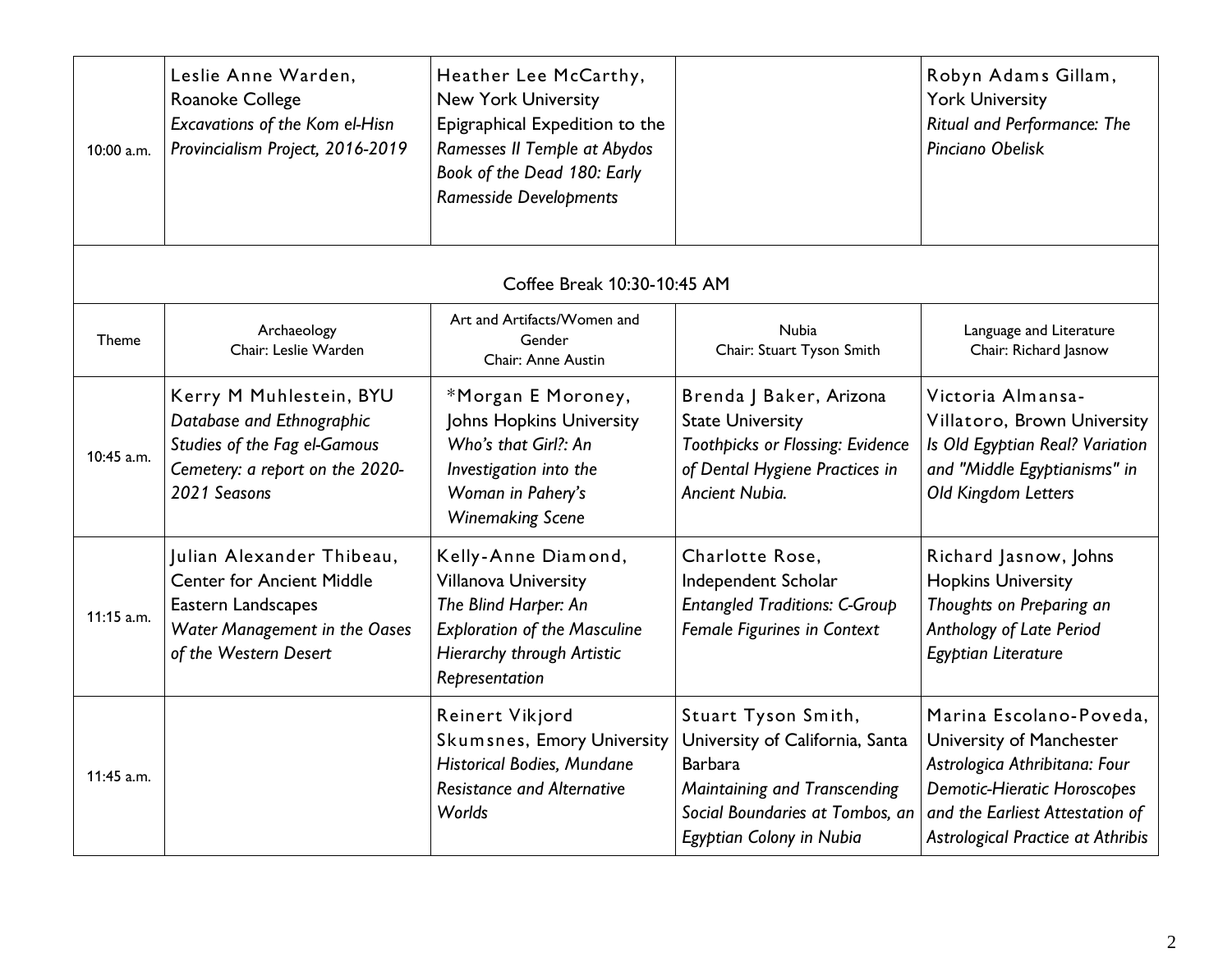# Friday, April 22nd Afternoon Sessions

|           | <b>Ballroom ABC</b>                                                                                                          | <b>Ballroom D</b>                                                                                                                                                   | <b>Ballroom E</b>                                                                                                                                             | <b>Ballroom FGH</b>                                                                                                                                                          |
|-----------|------------------------------------------------------------------------------------------------------------------------------|---------------------------------------------------------------------------------------------------------------------------------------------------------------------|---------------------------------------------------------------------------------------------------------------------------------------------------------------|------------------------------------------------------------------------------------------------------------------------------------------------------------------------------|
| Theme     | Archaeology/ Late NK<br>Chair: Sameh Iskander                                                                                | Art and Artifacts /<br>Interconnections<br>Chair: Yasmin El Shazly                                                                                                  | <b>Nubia</b><br>Chair: Stuart Tyson Smith                                                                                                                     | Language and Literature<br>Chair: Yekaterina Barbash                                                                                                                         |
| 2:15 p.m. | Robyn Sophia Price, UCLA<br>The Power of Scent at Deir el-<br>Medina                                                         | Walaa Mostafa, Director,<br>Greco-Roman Museum<br>Alexandria<br>Influences on Egyptian Tomb<br><b>Stelae</b>                                                        | *Peter Moore Johnson,<br>Institute of Fine Arts, NYU<br>The Aesthetics of Archaism:<br>Reconsidering Representation during<br>the Kushite 'Renaissance'       | Brendan Hainline, University of<br>Chicago<br>Re-evaluating (') Sound<br><b>Correspondences Using Basic</b><br>Vocabulary                                                    |
| 2:45 p.m. | Jacob C Damm, SUNY<br>Cortland<br><b>Colonizing Daily Life: The</b><br>Monumental Gate at Ramesside<br>Jaffa (modern Israel) | Barbara Mendoza, Santa<br>Monica College<br><b>Entangled Styles: A Possible</b><br>Link Between Egyptian and<br>Greek Sculpture from the mid-<br>7th century BCE    | Kathryn Howley, Institute of Fine<br>Arts, NYU<br>New Evidence from Sanam for the<br>Nubian "Dark Age", c. 1000-800 BCE                                       | *Jason Paul Silvestri, University<br>of California, Berkeley<br>pTurin 54030: The Oldest Berber<br>Text                                                                      |
| 3:15 p.m. | Sameh Iskander, New York<br>University<br>Report on the Work at the Temple<br>of Ramesses II in Abydos                       | David Michael Wheeler,<br>UC Berkeley; Kim Shelton,<br><b>UC Berkeley</b><br>A New Faience Plaque<br><b>Fragment of Amenhotep III</b><br>from Petsas House, Mycenae | Margaret Geoga, Brown University<br>Doing the Dog-Walk: Literary<br>Quotations at the Temple of Kawa                                                          | *José Rafael Saade, Brown<br>University<br>Assessing the Egyptian Personal<br>Names in the Biblical Story of<br>the Israelite Sojourn in Egypt                               |
| 3:45 p.m. |                                                                                                                              |                                                                                                                                                                     | Kate Liszka, California State<br>University, San Bernardino<br>Road to Wadi el-Hudi: Networks,<br>Routes, Landscapes, and the Locals in<br>the Eastern Desert | Nikolaos Lazaridis,<br><b>California State University</b><br>Sacramento<br>Personal Knowledge, Skills, and<br>Abilities as Themes in Ancient<br><b>Egyptian Storytelling</b> |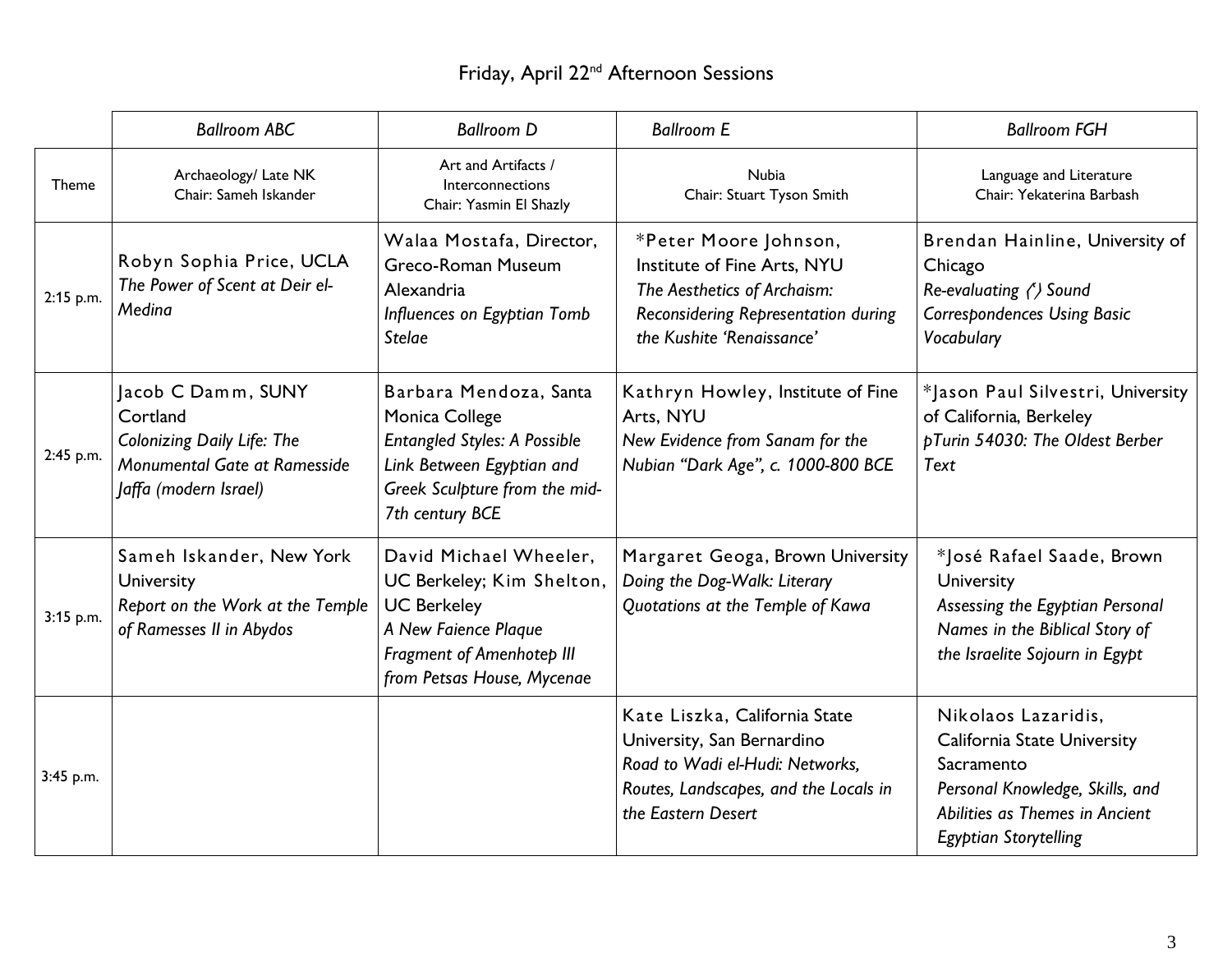# Saturday, April 23<sup>rd</sup> Morning Sessions

|           | <b>Ballroom ABC</b>                                                                                                                               | <b>Ballroom D</b>                                                                                                                                   | <b>Ballroom E</b>                                                                                                                                                                                | <b>Ballroom FGH</b>                                                                                                                                                                         |
|-----------|---------------------------------------------------------------------------------------------------------------------------------------------------|-----------------------------------------------------------------------------------------------------------------------------------------------------|--------------------------------------------------------------------------------------------------------------------------------------------------------------------------------------------------|---------------------------------------------------------------------------------------------------------------------------------------------------------------------------------------------|
| Theme     | Archaeology/Theban<br>Chair: Salima Ikram                                                                                                         | Religion<br>Chair: Yasmin El Shazly                                                                                                                 | History<br>Chair: JJ Shirely                                                                                                                                                                     | Conservation<br>Chair: David Anderson                                                                                                                                                       |
| 8:30 a.m. | Essam Nagy, LMU - MoTA<br>- EES; Danielle Candelora,<br><b>SUNY Cortland</b><br><b>Resurrecting Osiris: The Chapel</b><br>of Osiris-Ptah Neb-Ankh | Tokihisa Higo,<br>Kanazawa University<br>From the Concept to<br><b>Goddesses: The Earliest</b><br>Iconography of The<br><b>Goddesses Dual Maat</b>  | *Joseph Morgan, Yale<br>University<br>The Secret Lives of Ptolemaic<br><b>Administrators</b>                                                                                                     | Almoatzbellah Elshahawi,<br>et al., Ministry of Tourism<br>and Antiquities<br>Tutankhamun's Silver Trumpet:<br>An Analytical Study                                                          |
| 9:00 a.m. | Bahaa Gaber, Ministry of<br><b>Tourism and Antiquities</b><br>The Excavation of the Lost<br>Tombs in Dra Abu el-Naga<br>Necropolis, West of Luxor | *Nicholas R Brown,<br><b>UCLA Egyptology</b><br>Wake Up Tut! Evidence<br>for the Awakening of<br>Osiris Ritual from<br>Tutankhamun's Tomb<br>(KV62) | Ella Karev, University of<br>Chicago<br>"Son of the House": House-<br>born Slave or Court Official?                                                                                              | Nicholas Warner,<br><b>ARCE</b><br><b>ARCE Conservation and</b><br><b>Documentation Projects</b><br>$2021 - 22$                                                                             |
| 9:30 a.m. | Violaine Chauvet,<br>University of Liverpool<br>The Mut Temple Precinct:<br>Insight into the City of Thebes                                       | Julia Troche, Missouri<br><b>State University</b><br>Imhotep: from Man to Myth                                                                      | Andrew Hogan, The<br>Center for the Tebtunis<br>Papyri, UC Berkeley<br>The Evolution of Ancient<br><b>Egyptian Fiscal</b><br><b>Institutions: Continuity</b><br>and Change in the Late<br>Period | *Nagm El Deen Morshed<br>Hamza, Grand Egyptian<br>Museum<br><b>Conservation of Decayed</b><br><b>Garment: Conservation Role in</b><br>Discovering New Evidence for<br>Tutankhamun's parents |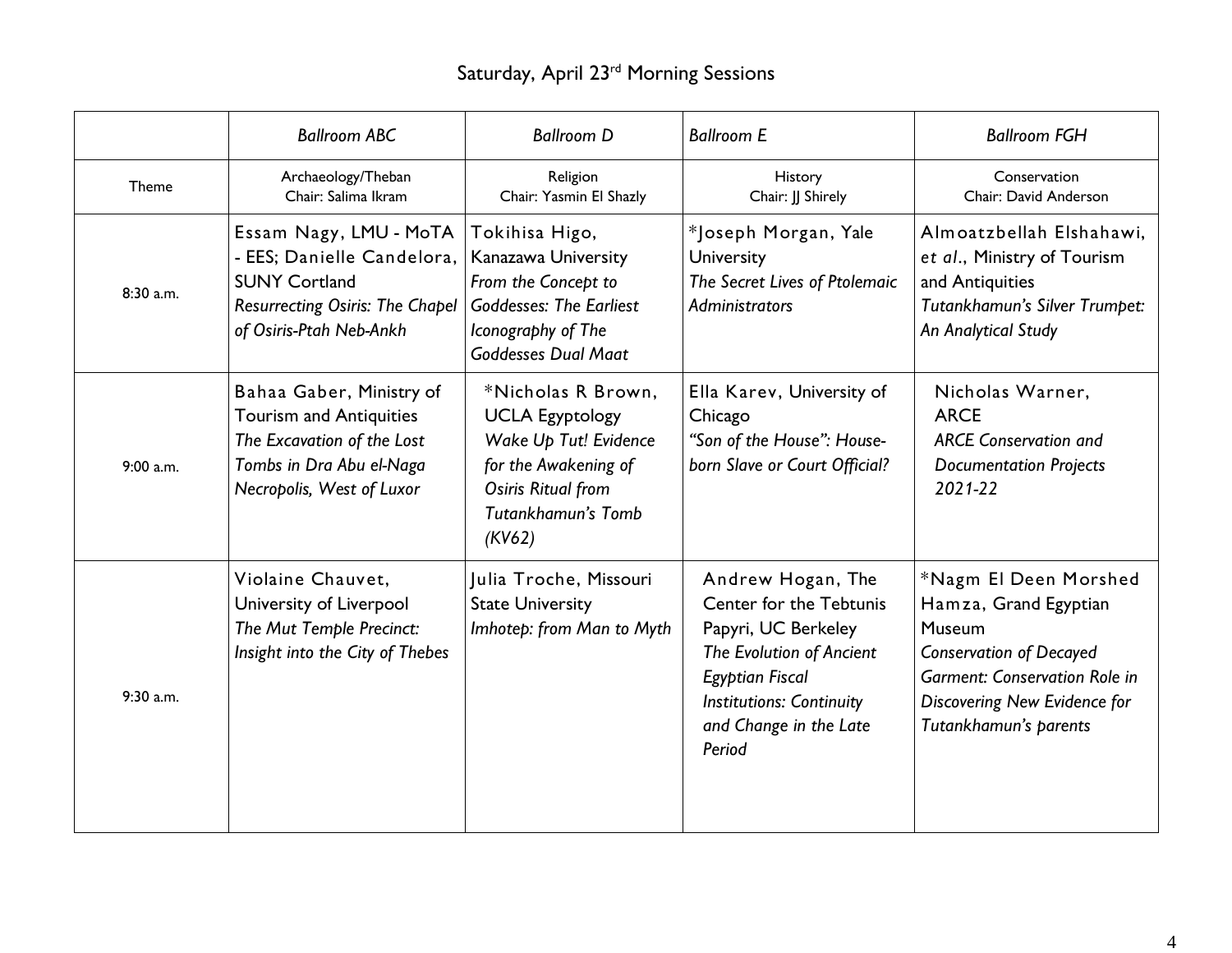| 10:00 a.m. | Salima Ikram, AUC<br>KV63: Some Embalming Notes                                                                                                                                                                          | Rune Nyord, Emory<br>University<br>Images Coming to Life in<br>Egyptological Thought                                                                | Alexander Free, LMU<br>Munich<br>Egyptian Metropolis and<br>Roman city? Some thoughts<br>on the civic development of<br>Hermopolis Magna | Ahmed Tarek, The<br>Metropolitan Museum of Art;<br>Anna Serotta, The<br>Metropolitan Museum of Art<br>New Insights from the Technical<br>Study and Conservation of an<br>Old Kingdom Wooden Statue |
|------------|--------------------------------------------------------------------------------------------------------------------------------------------------------------------------------------------------------------------------|-----------------------------------------------------------------------------------------------------------------------------------------------------|------------------------------------------------------------------------------------------------------------------------------------------|----------------------------------------------------------------------------------------------------------------------------------------------------------------------------------------------------|
|            |                                                                                                                                                                                                                          | Coffee Break 10:30-10:45 AM                                                                                                                         |                                                                                                                                          |                                                                                                                                                                                                    |
| Theme      | Archaeology / Nubia<br>Chair: Kate Liszka                                                                                                                                                                                | Religion<br>Chair: Fatma Ismail                                                                                                                     | History<br>Chair: JJ Shirely                                                                                                             | Conservation<br>Chair: Nicholas Warner                                                                                                                                                             |
| 10:45 a.m. | Meredith Brand, The<br>American University in Cairo<br>/ California State University<br>San Bernardino<br>How Many Nubian Pots Makes<br>a Nubian Settlement?<br><b>Identifying Nubian Settlements</b><br>at Wadi el-Hudi | Valentina Santini,<br>University of Birmingham<br>Psychology of Grief and<br>Mourning in New Kingdom<br>Egypt                                       | Oren Siegel, Polish<br><b>Academy of Sciences</b><br>Renovating Walls and<br>Changing Value(s): Town<br><b>Walls in Ancient Egypt</b>    | Rasha Ahmed Shaheen,<br>Egyptian Museum; Mona<br>Fouad Ali, Cairo University<br>Digitization and Preserve of<br>Photographic Achieve of Coptic<br>Museum in Egypt                                  |
| 11:15 a.m. | Maria Carmela Gatto,<br><b>Polish Academy of Sciences</b><br><b>Bordering the Cataract</b>                                                                                                                               | Briana Jackson, Pratt<br>Institute<br>Diplomacy through Shared<br>Solar Theologies: A New<br>Examination of Egyptian-<br><b>Mitannian Relations</b> |                                                                                                                                          | Andreas Kostopoulos,<br>ARCE, Out of Box and<br>Onto the Web - ARCE's<br><b>Conservation Archive Goes</b><br>Online                                                                                |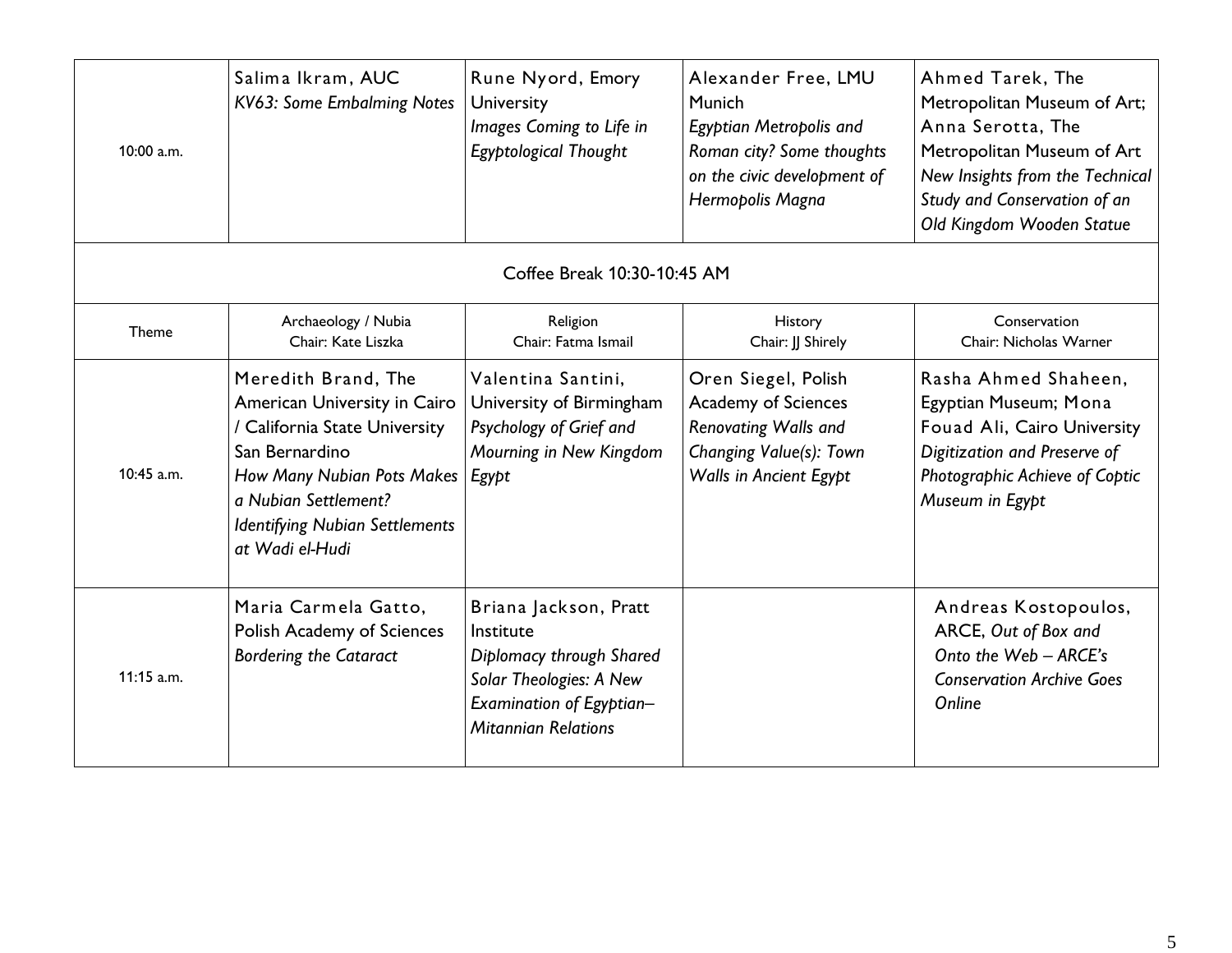# Saturday, April 23<sup>rd</sup> Afternoon Sessions

|              | <b>Ballroom ABC</b>                                                                                                                                        | <b>Ballroom D</b>                                                                                                                                                                                     | <b>Ballroom E</b>                                                                                                                                   | <b>Ballroom FGH</b>                                                                                                                                                                                                                           |
|--------------|------------------------------------------------------------------------------------------------------------------------------------------------------------|-------------------------------------------------------------------------------------------------------------------------------------------------------------------------------------------------------|-----------------------------------------------------------------------------------------------------------------------------------------------------|-----------------------------------------------------------------------------------------------------------------------------------------------------------------------------------------------------------------------------------------------|
| <b>Theme</b> | Tutankhamun and Amarna<br>Chair: Louise Bertini                                                                                                            | Art and Artifacts<br>Chair: Janice Kamrin                                                                                                                                                             | History<br>Chair: Julia Troche                                                                                                                      | Technology<br>Chair: Nick Picardo                                                                                                                                                                                                             |
| 1:45 p.m.    | Jenny Cashman,<br>Independent Scholar<br>Scribal Surprises in the Tomb<br>of Tutankhamun: Anubis'<br>Hidden Palette and Other<br><b>Treasures</b>          | Betsy Bryan, Johns<br><b>Hopkins University</b><br><b>What Counts in Cattle</b><br><b>Branding?</b>                                                                                                   | Tara Prakash, College<br>of Charleston<br>The Pharaoh's Emotional<br>Style: A New Approach to<br><b>Understanding Egyptian</b><br>Kingship          | Stefania Mainieri, University<br>of California, Los Angeles<br>"Faces" under the paint. A New<br>Approach to the study of Ancient<br><b>Egyptian Yellow Coffins</b>                                                                           |
| 2:15 p.m.    | Nancy Arthur Hoskins,<br>Independent Scholar<br>Tutankhamun's Tunic: A<br>Crucial Clue to the Colorful<br>Costumes in New Kingdom<br><b>Tomb Paintings</b> | Jennifer Miyuki<br>Babcock, Fashion<br>Institute of<br>Technology, SUNY<br>The Great Cat-Hare of Deir<br>el-Medina                                                                                    | Samantha Rose<br>Gonzalez, Independent<br>Scholar<br><b>Examining Health</b><br><b>Inequities in Ancient Egypt</b>                                  | David Anderson, University of<br><b>Wisconsin-La Crosse</b><br>Scanning the Monument(al): Three-<br>dimensional Recording of the Mut<br>Temple Precinct at South Karnak                                                                       |
|              |                                                                                                                                                            | Coffee Break 2:45-3:00 PM                                                                                                                                                                             |                                                                                                                                                     |                                                                                                                                                                                                                                               |
| <b>Theme</b> | Tutankhamun and Amarna<br>Chair: Louise Bertini                                                                                                            | Coffins<br>Chair: Tara Prakash                                                                                                                                                                        | Pyramids<br>Chair: Kerry Muhlestein                                                                                                                 | <b>Museum Studies</b><br>Chair: Denise Doxey                                                                                                                                                                                                  |
| 3:00 p.m.    | Nozomu Kawai, Kanazawa<br>University<br>King Neferneferuaten from<br><b>Tutankhamun's Tomb Revisited</b>                                                   | Janice Kamrin; Anna<br>Serotta; Chantal Stein,<br>Metropolitan Museum of<br>Art; Caroline R.<br>Cartwright, The British<br>Museum<br>An Unusual Coffin of the<br>Lady of the House and<br>Noble, Shep | Charles Rigano,<br>Independent Scholar,<br>When/Why the Maidum<br><b>Pyramid Appearance</b><br>Radically Changed - A New<br>Answer to an Old Puzzle | Rita Lucarelli, University of<br>California, Berkeley; Elaine<br>Sullivan, University of California<br>Santa Cruz; Eiman Mohamed<br>Ahmed Elgewely, Virginia Tech<br>University<br>From the Museum back to the<br>Tomb: Re-contextualizing an |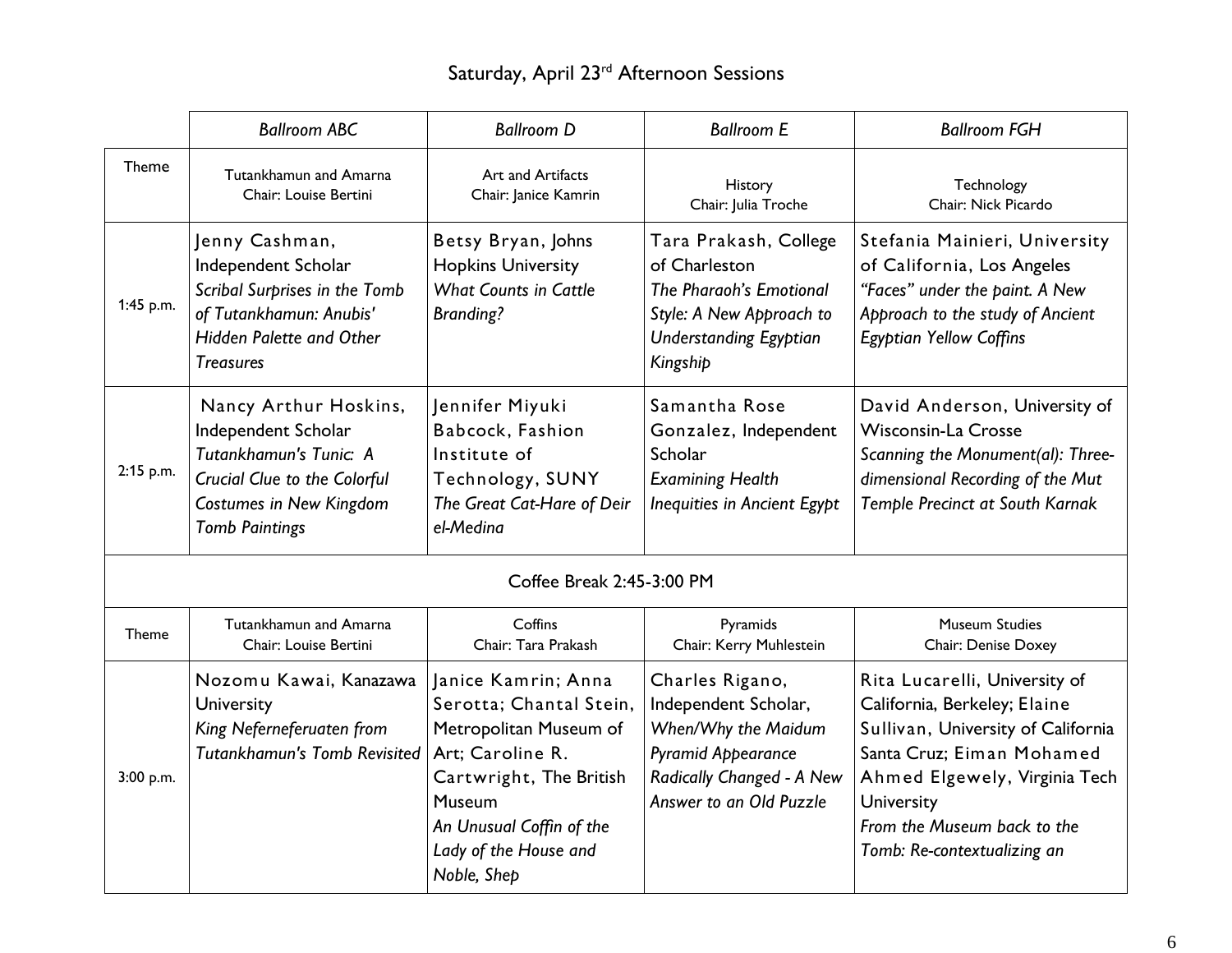|           |                                                                                                                                                       |                                                                                                                                                               |                                                                                                                                                                                           | Ancient Egyptian Sarcophagus at<br>Saggara in VR                                                                                                                                                                                |
|-----------|-------------------------------------------------------------------------------------------------------------------------------------------------------|---------------------------------------------------------------------------------------------------------------------------------------------------------------|-------------------------------------------------------------------------------------------------------------------------------------------------------------------------------------------|---------------------------------------------------------------------------------------------------------------------------------------------------------------------------------------------------------------------------------|
| 3:30 p.m. | Courtney Marx, ARCE<br>Princess Imagery of the New<br>Kingdom: The Artistic Influence<br>on and of the Amarna Period                                  | Kara Cooney, University<br>of California, Los Angeles<br>The Coffin of Thutmoses III:<br>A Case Study of the Re-<br>Commodification of a Royal<br>Coffin      | Adela Oppenheim,<br>Metropolitan Museum of<br>Art<br>The Pyramid Complex of<br>Senwosret III at Dahshur<br>Seasons 2019 and 2021                                                          | Ariel Singer, The Epigraphic<br>Survey, the University of Chicago;<br>Owen Murray, OMM<br>Photography/The Epigraphic<br>Survey (Chicago House)<br>On Publishing Digital Epigraphic<br>Material: Building a Virtual<br>Prototype |
| 4:00 p.m. | Lorinda Wong, Getty<br><b>Conservation Institute</b><br>Reassessing the Wall Paintings<br>in the Tomb of Tutankhamen                                  | Kea Johnston,<br>University of California,<br><b>Berkeley</b><br>Unlikely Tomb-Mates: Coffin<br>Reuse at Akhmim 25th and<br>26th Dynasties                    | Sophia Slotwiner-Nie,<br>Yale University; Michael<br>Robert Tritsch, Yale<br>University<br>Monumentalizing a<br>Journey: Small Step<br>Pyramids as Markers of<br><b>Royal Expeditions</b> | JJ Shirley, Director, TT110 Field<br>School; Journal of Egyptian<br>History; JARCE; Chapters<br>Council<br>Digital Epigraphy in Theban Tomb<br>110                                                                              |
| 4:30 p.m. | Maarten Praet, Johns<br><b>Hopkins University</b><br>Access to Mural Art at Amarna:<br>Space Syntax Analysis of Wall<br>Paintings in the King's House | Albair Thabet<br>Zaghloul Younan,<br>Ministry of Tourism and<br>Antiquities<br>An Unpublished Collection<br>of Coffins in El Bahnasa<br><b>Storage Museum</b> |                                                                                                                                                                                           | Martin Uildriks, Brown<br>University<br>WiFi in the Desert: Digital<br>Recording and the Participatory<br><b>Excavation at Sanam Temple,</b><br>Sudan                                                                           |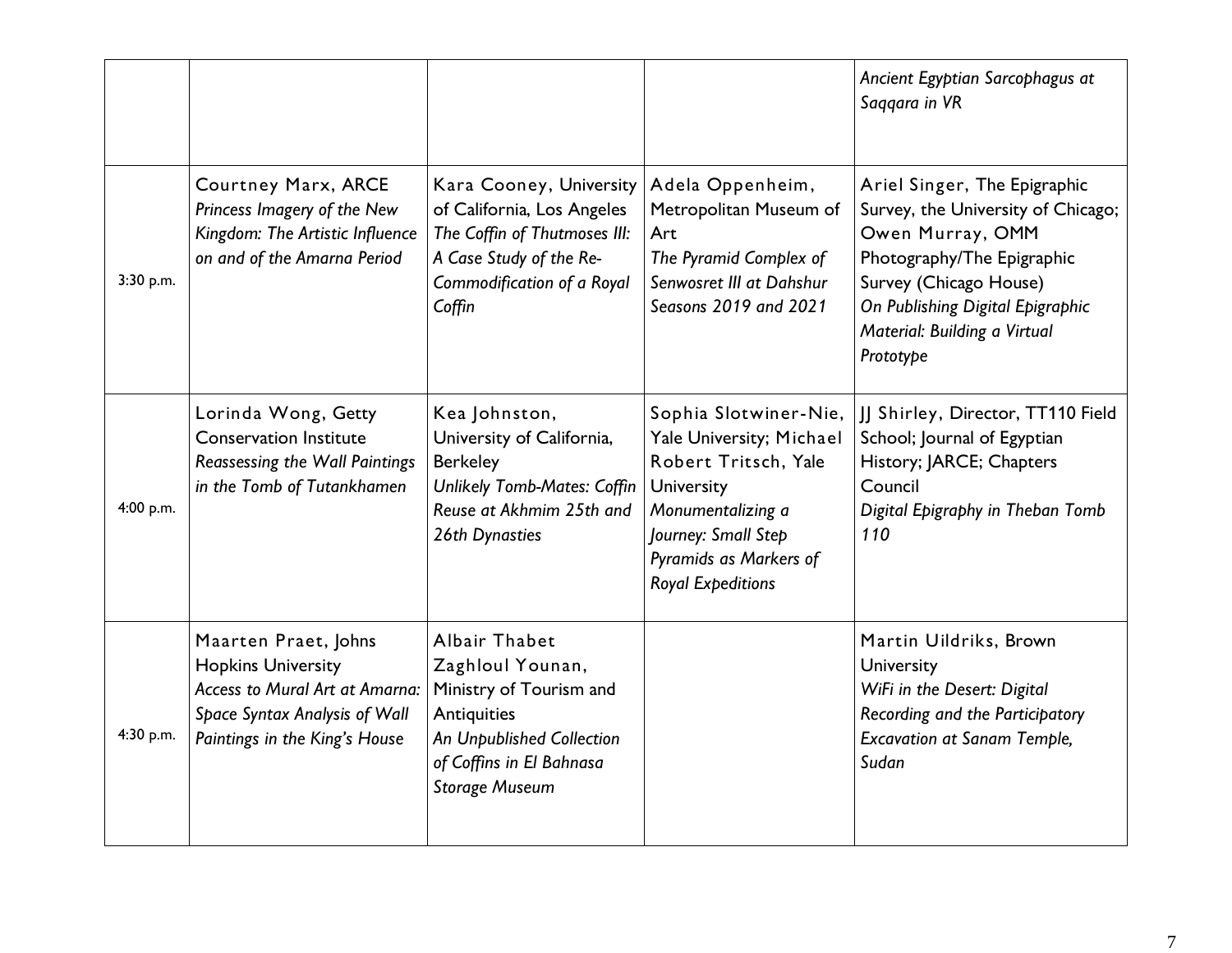# Sunday April 24<sup>th</sup> Morning Sessions

|            | <b>Ballroom ABC</b>                                                                                                                             | <b>Ballroom D</b>                                                                                                                                                                                                                                                                                                          | <b>Ballroom E</b>                                                                                                                                                                                             | <b>Ballroom FGH</b>                                                                                                                                                |
|------------|-------------------------------------------------------------------------------------------------------------------------------------------------|----------------------------------------------------------------------------------------------------------------------------------------------------------------------------------------------------------------------------------------------------------------------------------------------------------------------------|---------------------------------------------------------------------------------------------------------------------------------------------------------------------------------------------------------------|--------------------------------------------------------------------------------------------------------------------------------------------------------------------|
| Theme      | Archaeology<br>Chair: Kathryn Howley                                                                                                            | Art and Artifacts/ Museums<br>Chair: Leslie Warden                                                                                                                                                                                                                                                                         | <b>Egyptology Past and Present</b><br>Chair: Julia Troche                                                                                                                                                     | <b>Coptic Studies</b><br>Chair: Nicola Aravecchia                                                                                                                  |
| 9:00 a.m.  | Jill S. Waller, Johns<br><b>Hopkins University</b><br>Cemetery N9000: The<br>Middle Kingdom and early<br>New Kingdom periods at<br>Naga ed-Deir | Emily Whitehead, Emory<br>University<br>Investigating an Intriguing<br>Pastiche Middle Kingdom Solar<br>Boat                                                                                                                                                                                                               | Kathleen Sheppard,<br>Missouri S&T<br>Access to the Field at the Turn<br>of the 20th Century:<br><b>Egyptology's Republic of Letters</b>                                                                      | Fatima N. Esmail,<br>University of Texas at<br><b>Dallas</b><br>Inscriptions of Piety and<br>Coptic Saints - A Folio from<br>the Keir Collection                   |
| 9:30 a.m.  | Mohamed Wahballa,<br>Ministry of Tourism and<br>Antiquities<br>The Tomb of Ipy                                                                  | Yasmin el Shazly, ARCE<br>A Stela Dedicated to Amenhotep<br>I and Ahmose Nefertari from<br><b>King Farouk's Collection</b>                                                                                                                                                                                                 | Tasha Dobbin-Bennett,<br>Oxford College of Emory;<br>Scott Foster, Oxford<br><b>College of Emory University</b><br>Advancing the Pedagogical<br><b>Toolkit: Integrating Virtual Tools</b><br>in the Classroom | Nicola Aravecchia,<br>Washington University in<br>St. Louis<br><b>Funerary Crypts in Churches</b><br>of Late Antique Egypt:<br>Evidence from the Western<br>Desert |
| 10:00 a.m. |                                                                                                                                                 | Lisa Saladino Haney,<br>Carnegie Museum of Natural<br>History; Jen Thum, Harvard<br>Art Museums; Lissette<br>Marie Jimenez, San<br>Francisco State University;<br>Carl Robert Walsh, The<br><b>Barnes Foundation</b><br><b>Teaching Ancient Egypt in</b><br>Museums: Creating a Space for<br>Inspiration and Collaboration | Caroline Joan Arbuckle,<br>University of British Columbia<br>The Database of Religious<br>History as a Tool for Egyptology                                                                                    |                                                                                                                                                                    |